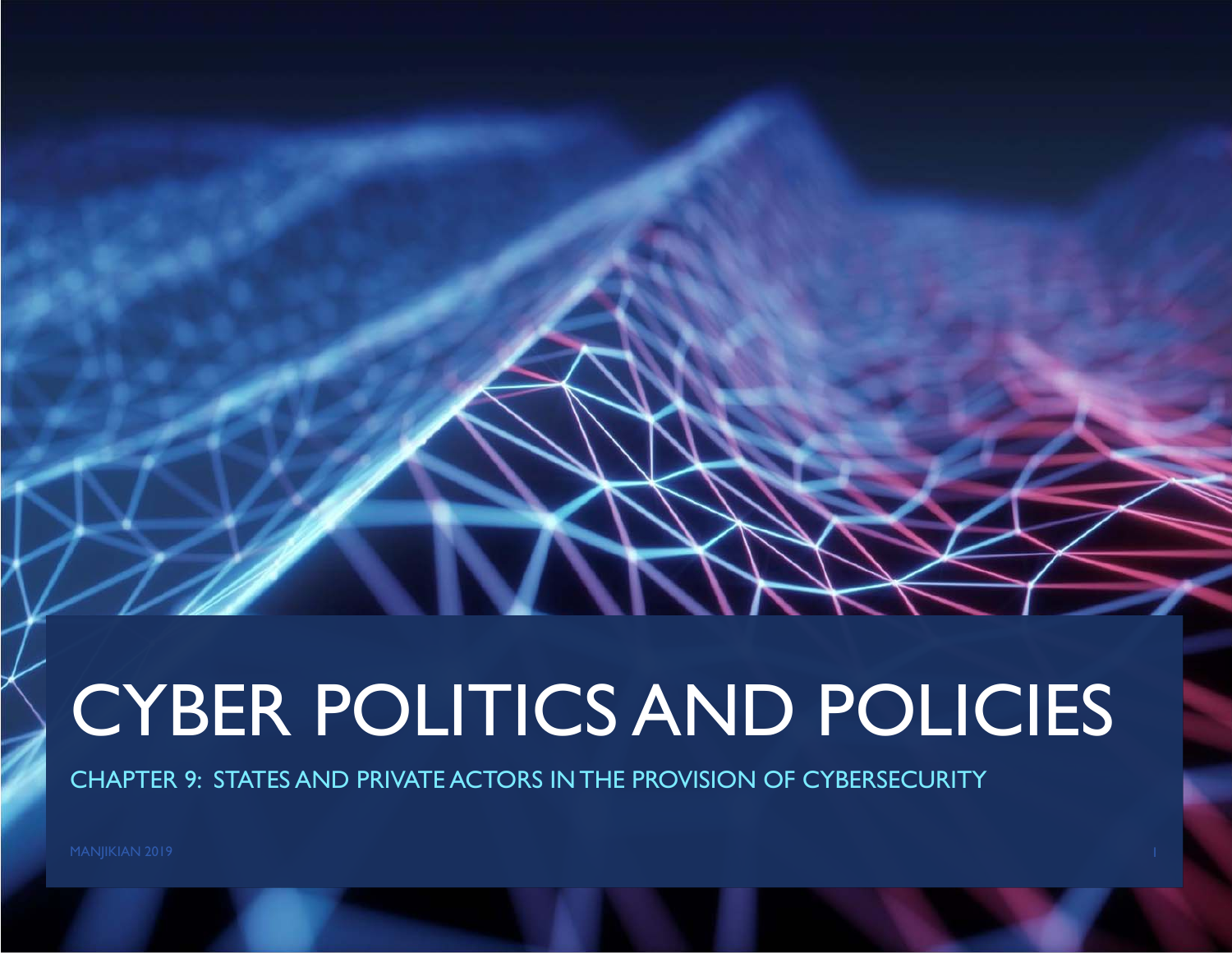### AT THE END OF THIS CHAPTER, STUDENTS WILL BE ABLE TO:

List at least three ethical, political, economic and social issues associated with the provision of services by Public Private Partnerships

1.Compare and contrast the ways in which technological innovation is carried out in an authoritarian vs. a democratic regime

1.Define military industrial complex and cyber industrial complex and describe the political, legal and ethical issues raised by the existence of both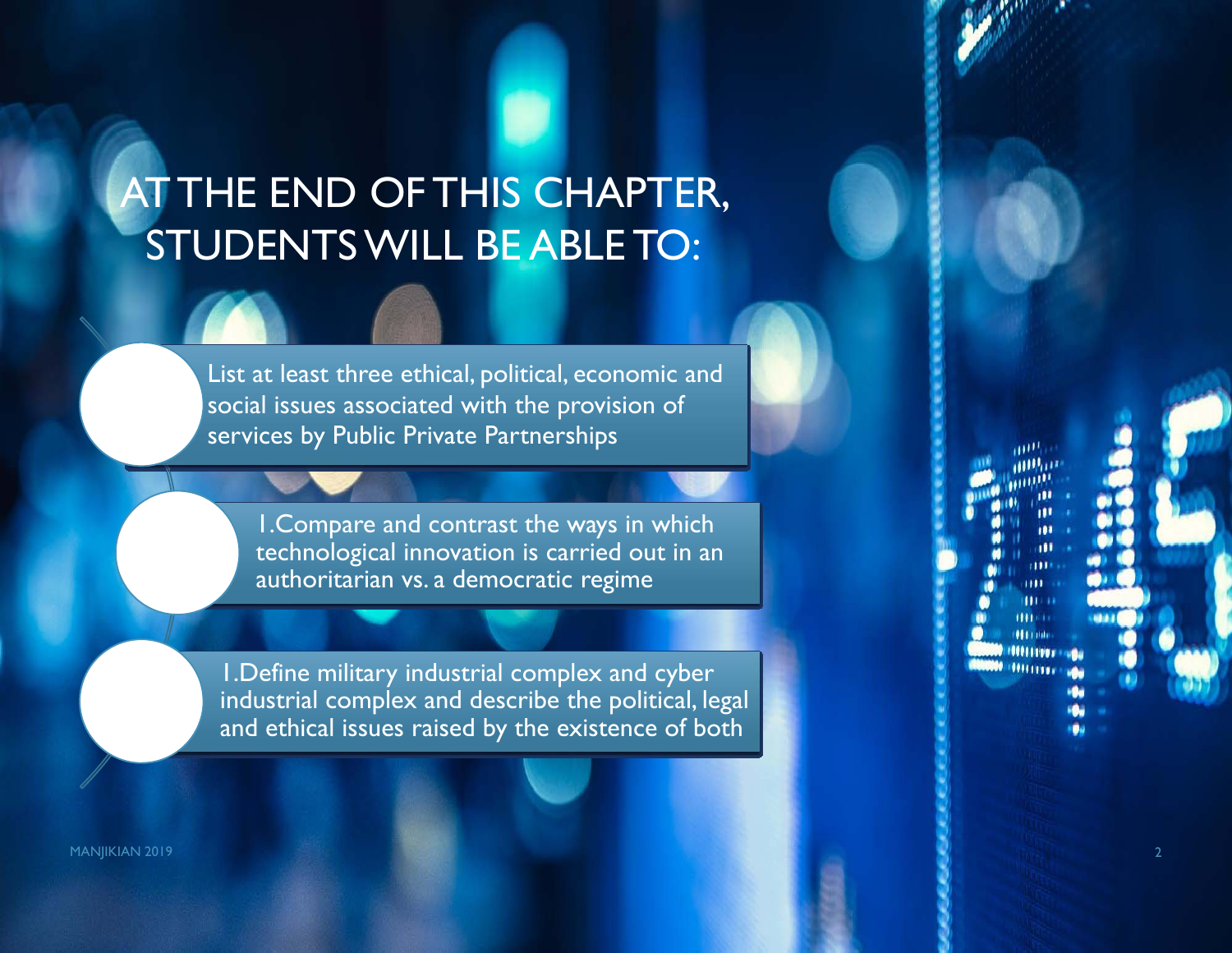#### WHAT IS A PUBLIC-PRIVATE PARTNERSHIP?

- п An arrangement whereby certain aspects of governmental activities have been privatized.
- ٠ These functions are carried out by a private, for-profit corporation, through an agreement made with the state.
- п The PPP is thus a hybrid arrangement, existing halfway between a totally free market and a state-run economy

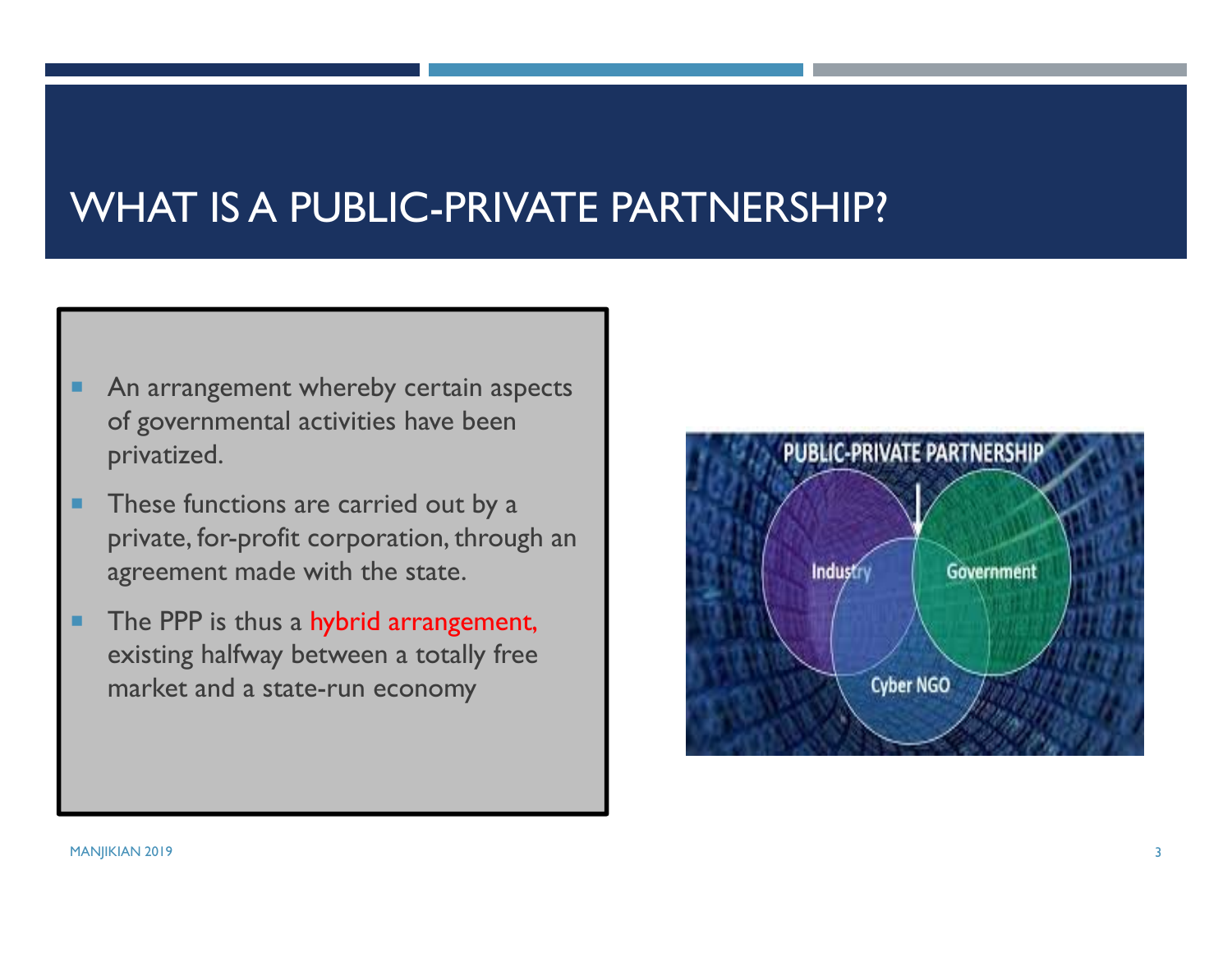#### WHY CAN'T STATES PROVIDE CYBERSECURITY THEMSELVES?

- in an ideal world, each state might like to be fully self-sufficient and able to provide its own cybersecurity through government agencies, including its own cybercommand.
- Realist's preferred scenario
- 'sovereignty gap' : states do not have the ability to singlehandedly guarantee and provide cybersecurity within their regions, even if they wished to do so. Rather, they are dependent on technology actors to work with them to provide this public good.

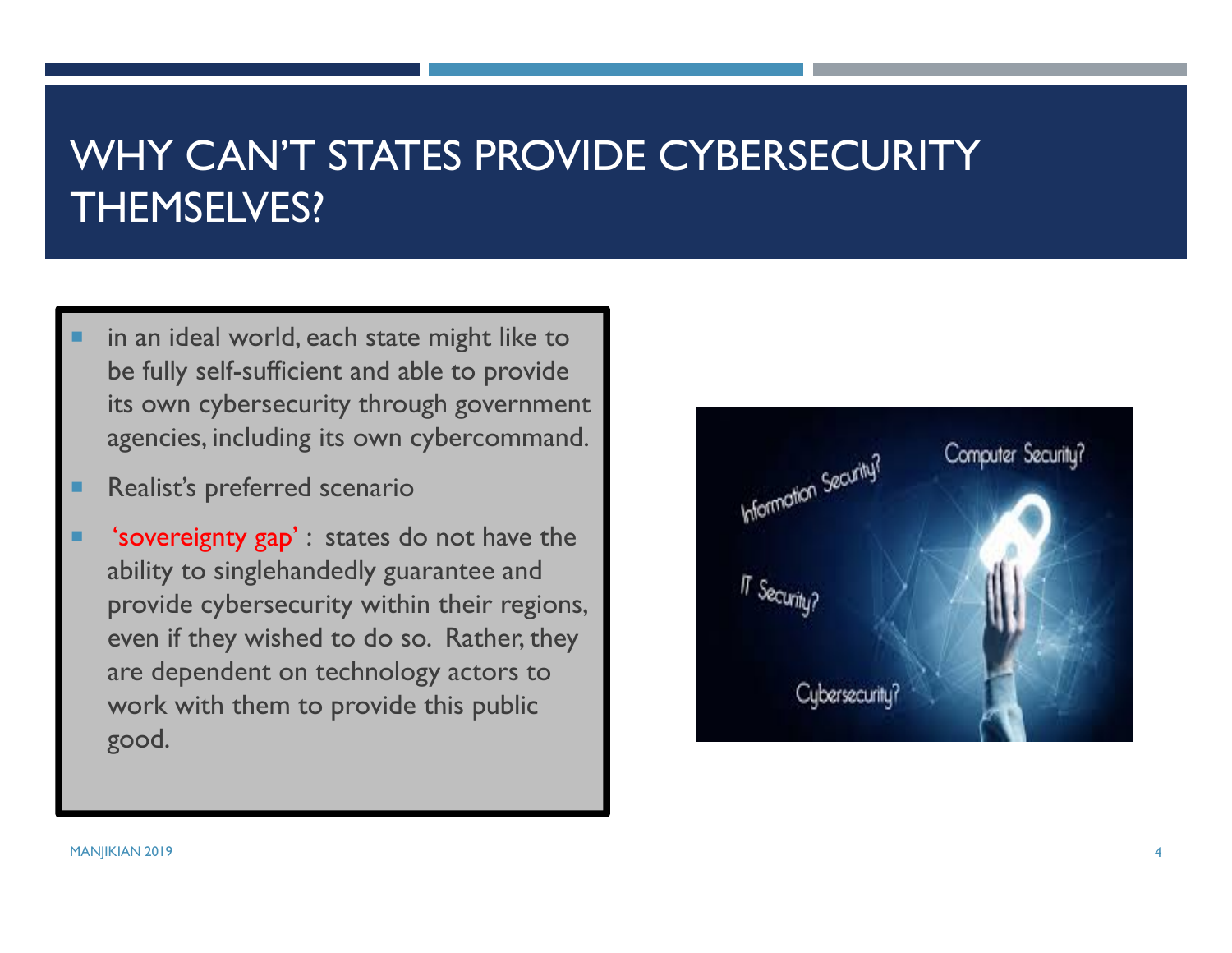#### FOUR TYPES OF COOPERATION

- 'Botnet takedowns' disrupting **networks of infected computers used**  by transnational crime groups.
- **Identify and disrupt zero-day exploits, through sharing patches for software vulnerabilities.**
- **Attribution activities, working with national governments to identify the perpetrators of online attacks.**
- **Working to defend private-owned systems and networks from sophisticated nation-state sponsored attackers.**

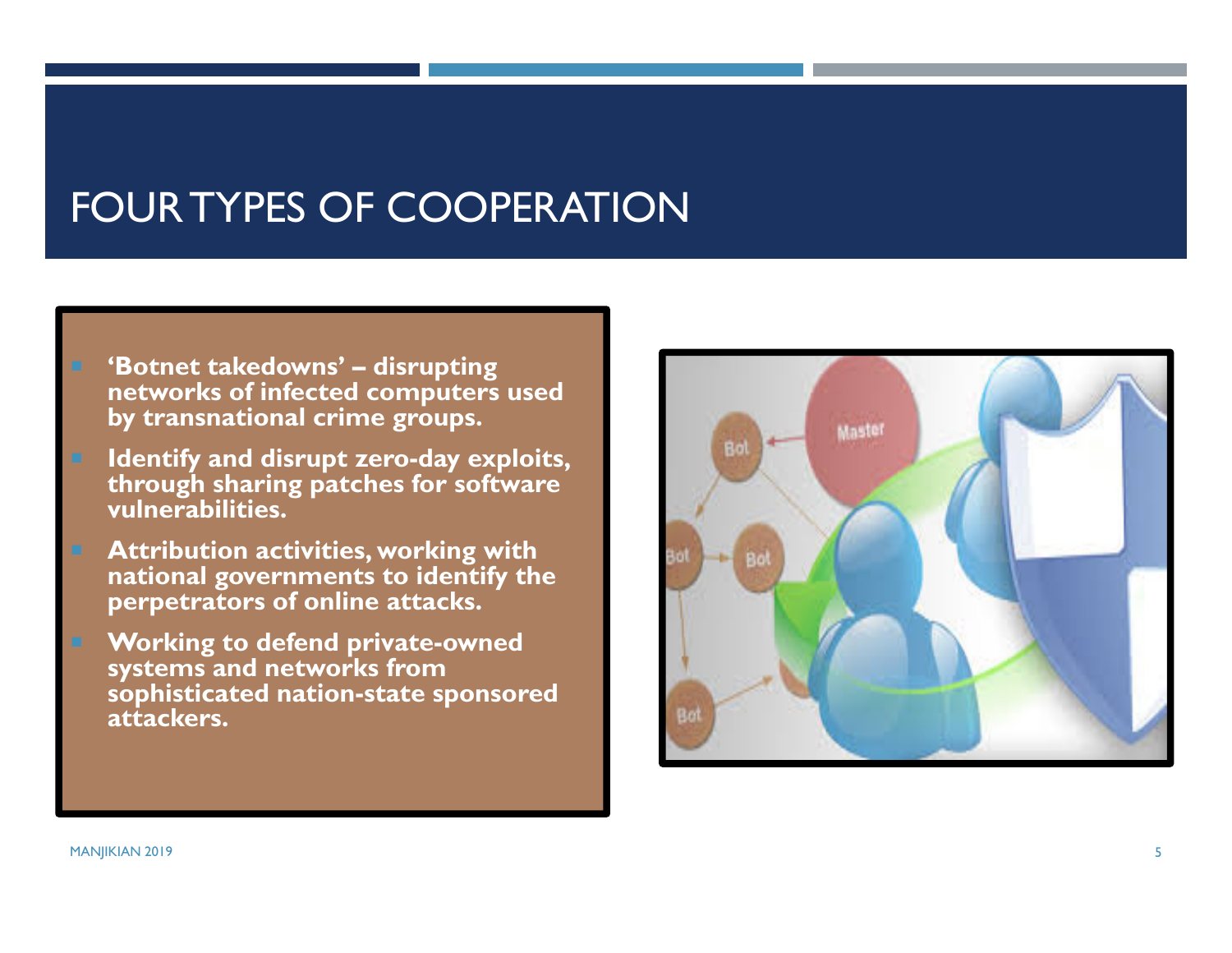#### PPP'S AND CYBERWAR: THE WHOLE OF NATION APPROACH

"integrated capability model of cyber power'

- cyber powerful nation should be able to carry out actions on a host of different activities – from responding to natural disasters, to protecting critical infrastructure to responding to cyber-attacks.
	- nation needs to be able to work with a variety of international alliances and partnerships – like NATO and the UN as well as with groups like ICANN.
- needs to be able to work with 'non-state cyber elements' to include private actors including those associated with critical infrastructure

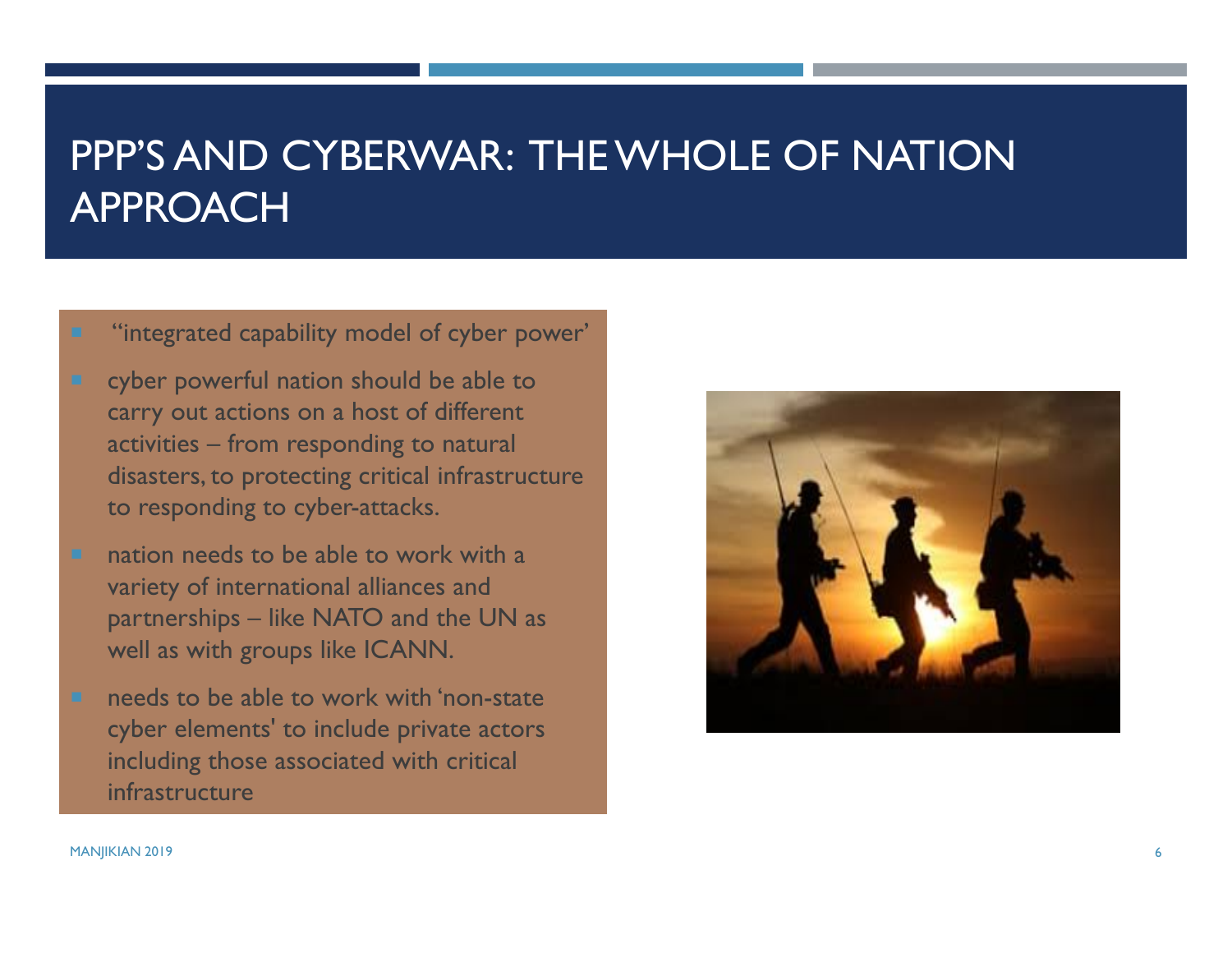#### OBSTACLES TO PRIVATE-PUBLIC COOPERATION

- ٠ Private industries may not have the same values and goals as government agencies.
- ٠ Private corporations may be less committed to safeguarding the privacy rights of citizens.
- ٠ Government actions which result in sharing classified information about vulnerabilities with private actors create new threats.
- ٠ Problems with trust between commercial and government actors in the cybersecurity sector.

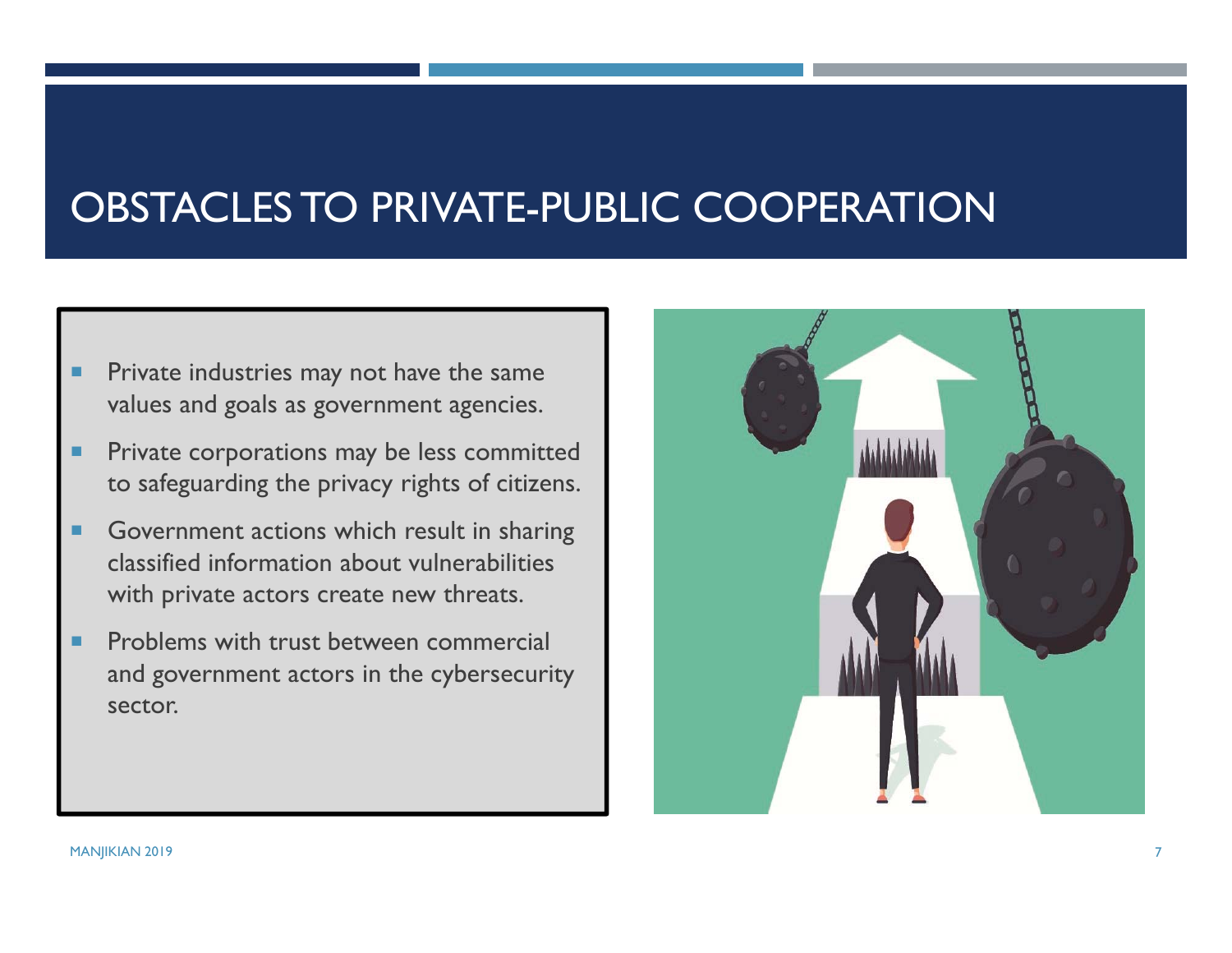#### CRITIQUES OF PPP APPROACH

- ▉ States have already begun ceding their leading role in the shaping of cyberspace to global technology actors. In doing so, they have created a vacuum or lack of authority which other actors have been forced to step in to fill. (I.E. NATO stepping in to author the Tallinn Manual)
- $\blacksquare$  States might wish to 'hide behind' the PPP rather than taking full responsibility for their actions in cyberspace.
- $\blacksquare$  Efforts by actors like Microsoft, which has put forth its own initiatives regarding what norms should apply to cyberspace in areas like security and freedom of speech

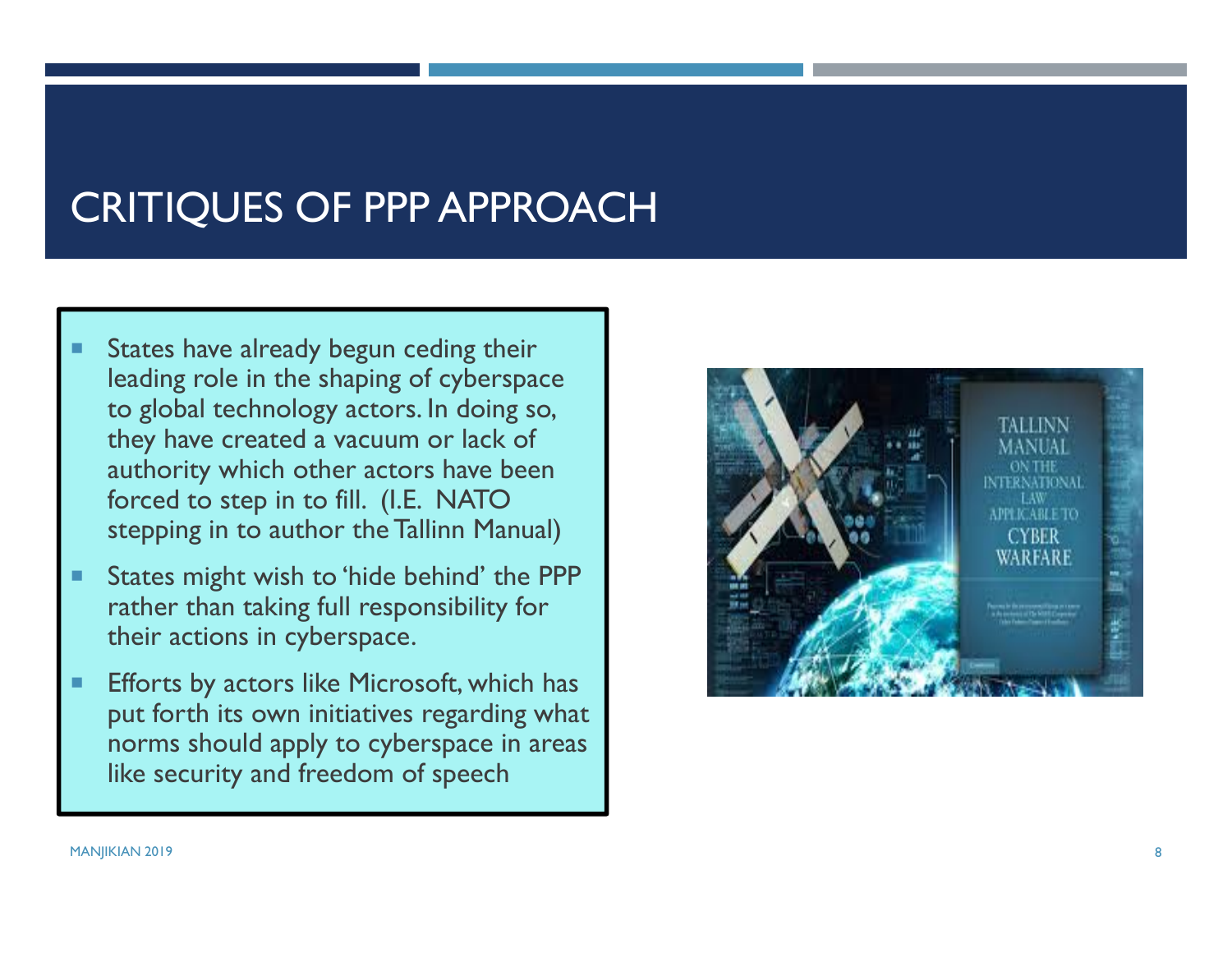#### FUNCTIONAL CRITIQUES

- PPP's erode the boundary between what the state does and what corporations do.
- Corporations are taking on political roles which they may not wish to have, and which their customers may not be aware that they have.
- PPP arrangements do not always clearly specify how risks will be shared between both parties,
- Difficult to determine under what circumstances a non-state actor is liable for any negative consequences which result from the arrangement

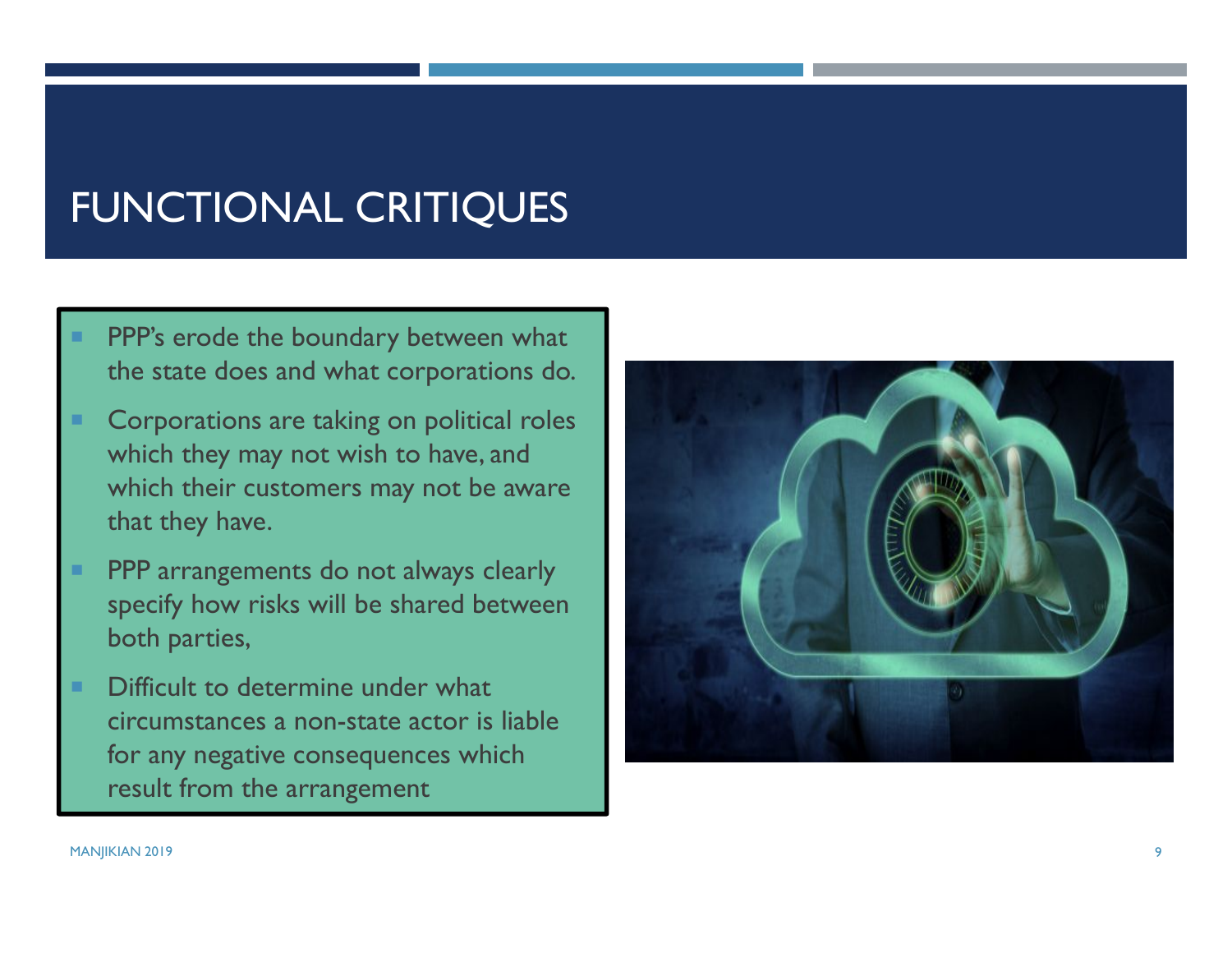#### IDEOLOGICAL CRITIQUES

#### C**yber industrial complex**

- **I**n the aftermath of the 911 terrorist attacks, many people began to ask questions regarding the ways in which private corporations had been aware of NSA surveillance.
- E In some instances, corporations had even seemingly been supportive of these activities, and had shared citizen information with the NSA.

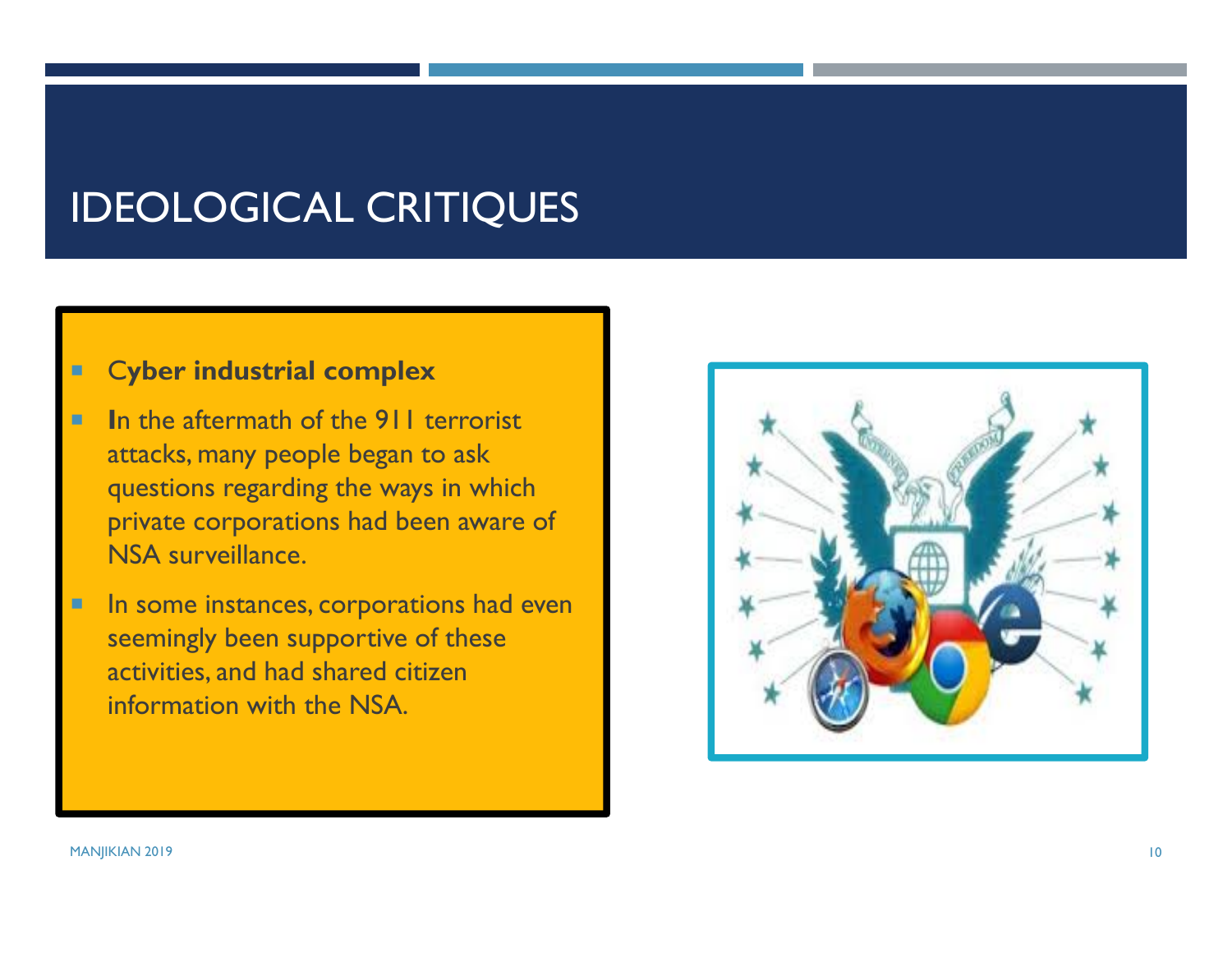#### THE HONEYMOON'S OVER

- ٠ Honeymoon phase through the 1990s and up until 2013 – in which Washington and Silicon Valley shared a vision of the internet as a borderless 'territory' characterized by ideas like freedom and open access.
- Today, however, Silicon Valley has interests which have diverged from the stated policy positions of the US.
- Some international companies have attempted to create what they call a **Digital Geneva Convention,** which would be focused on the needs of civilian or private internet users, rather than the needs of states.
- Many companies act as 'first responders' when citizens have their data stolen.
- Many of the victims are private citizens in cyberwar, unlike conventional war.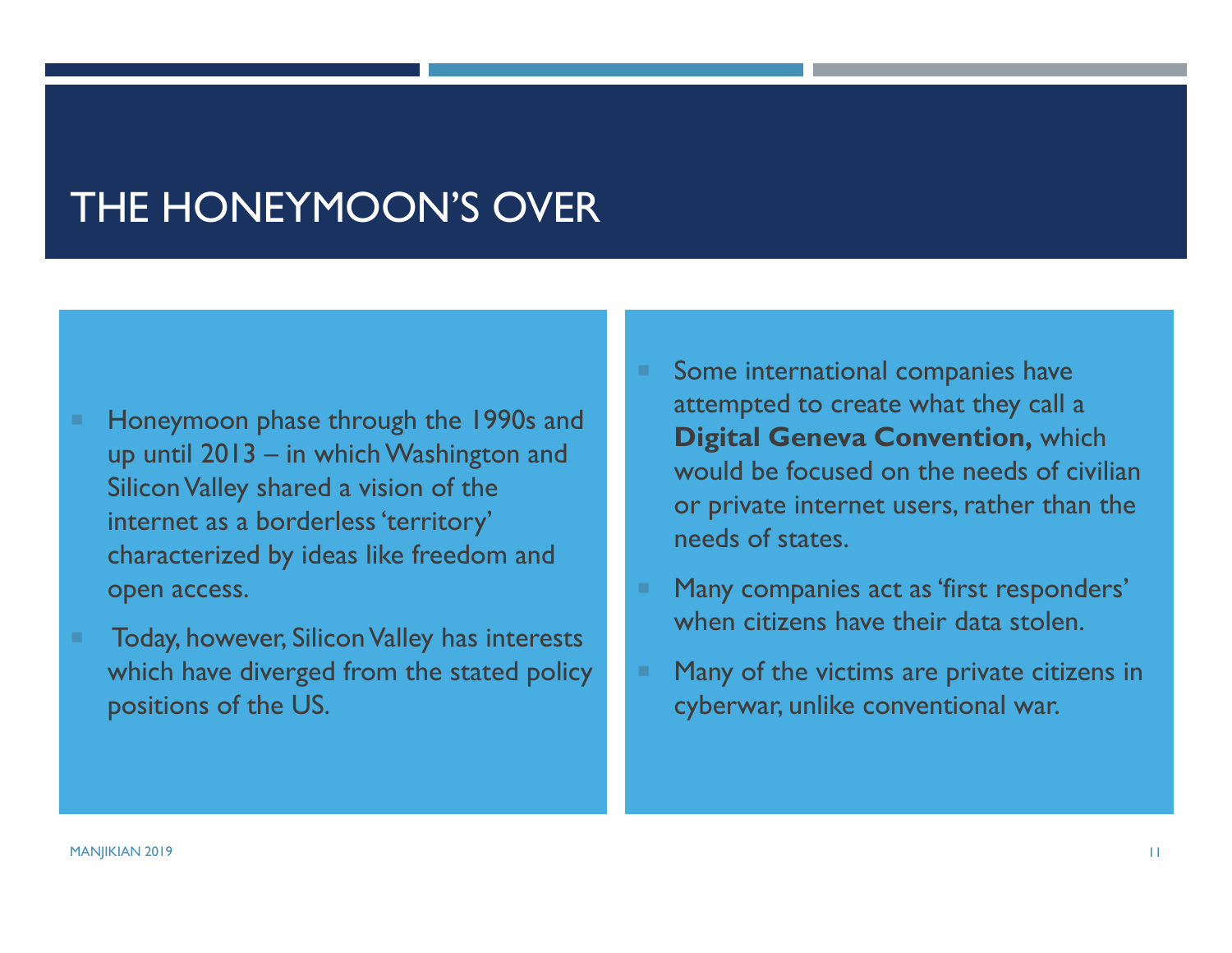#### CLOUD COMPUTING

- Refers to models of computing in which calculations and services are not carried out on an individual user's computer, or where data and information is not stored on an individual's computer.
- "A networking solution in which everything from computing power to computing infrastructure, applications, business processes to personal collaboration can be delivered to you as a service wherever and whenever you need it."

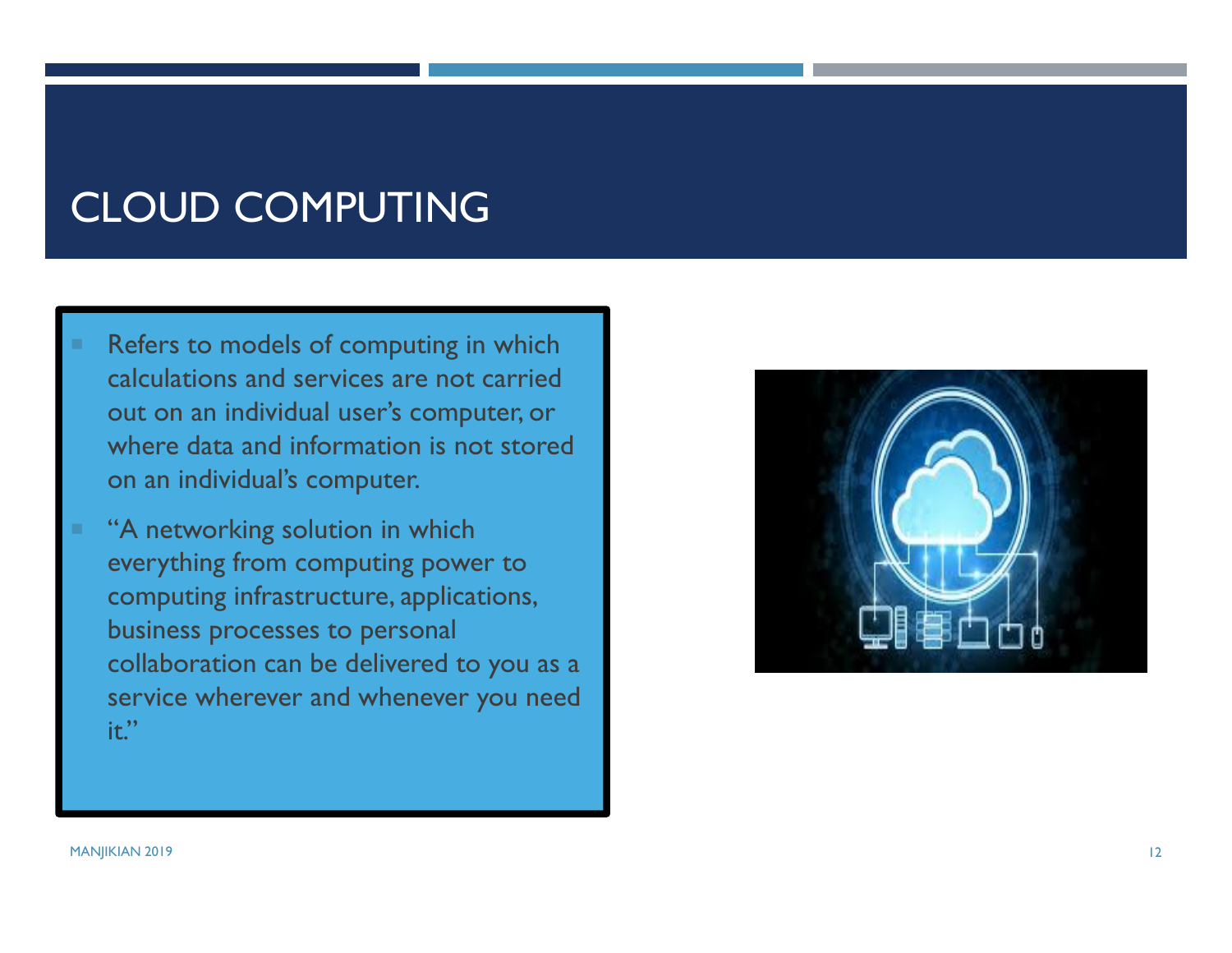#### THE WAR CLOUD

- × 10 billion dollar project
- ٠ Proposal began circulating in 2017
- ٠ Would allow Pentagon to use Artificial Intelligence functions to automate, speed up and enhance warfighting capabilities
- ٠ Ethical issues related to whether Amazon should support development of this technology

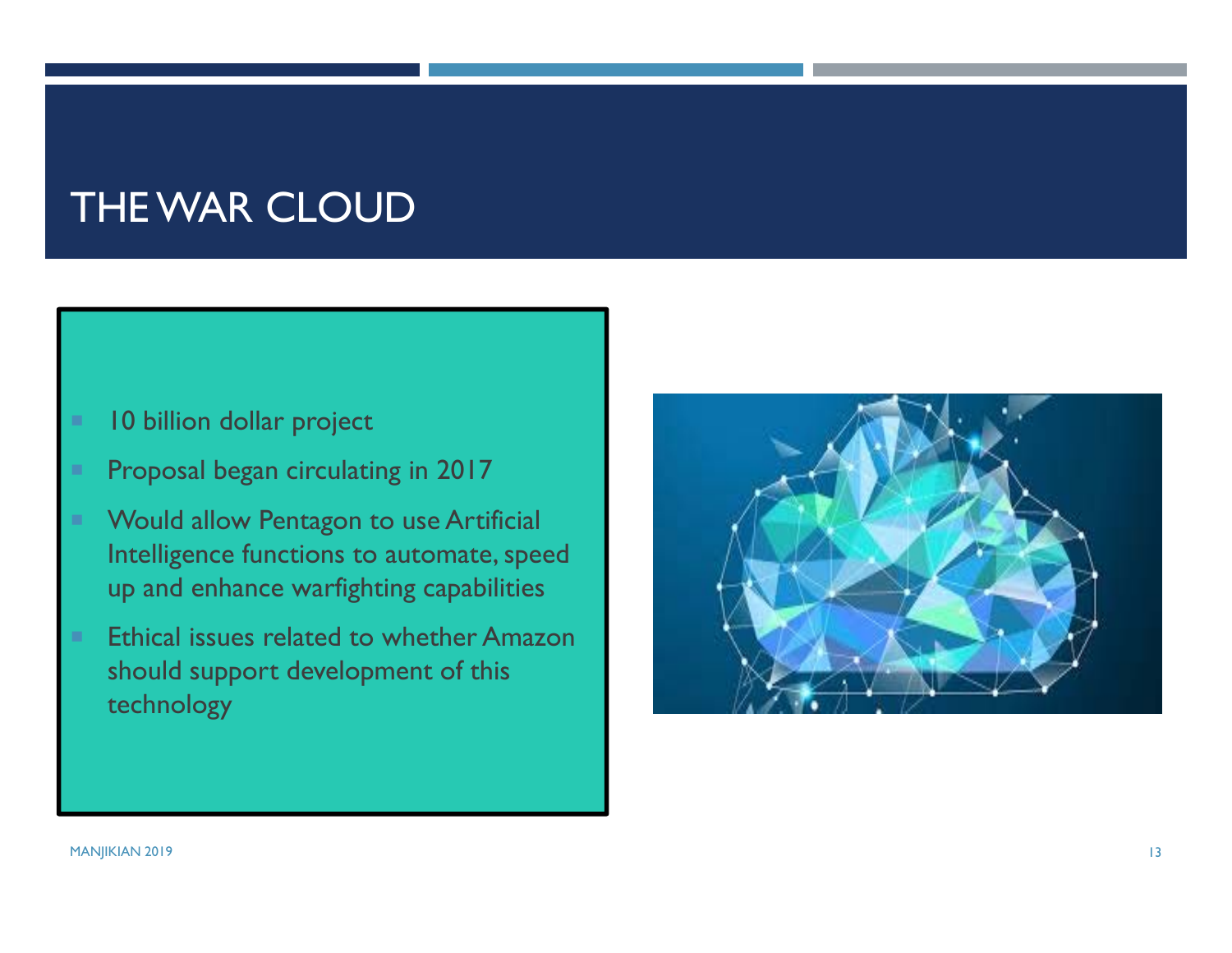#### THE CLOUD ACT, 2018

- Clarifying Lawful Use of Overseas Data
- European Commission: legislation regarding socalled e-Evidence to the European Parliament.
- Supporters: These initiatives are necessary in order to modernize existing legal understandings regarding how data can be used and shared,
- Detractors: Both the CLOUD Act and the proposed EU legislation represent a threat to user privacy rights.
- Electronic Frontier Foundation: The CLOUD Act provides the United States government and the foreign governments with which it makes bilateral Executive Agreements with unprecedented access to user data across a variety of platforms

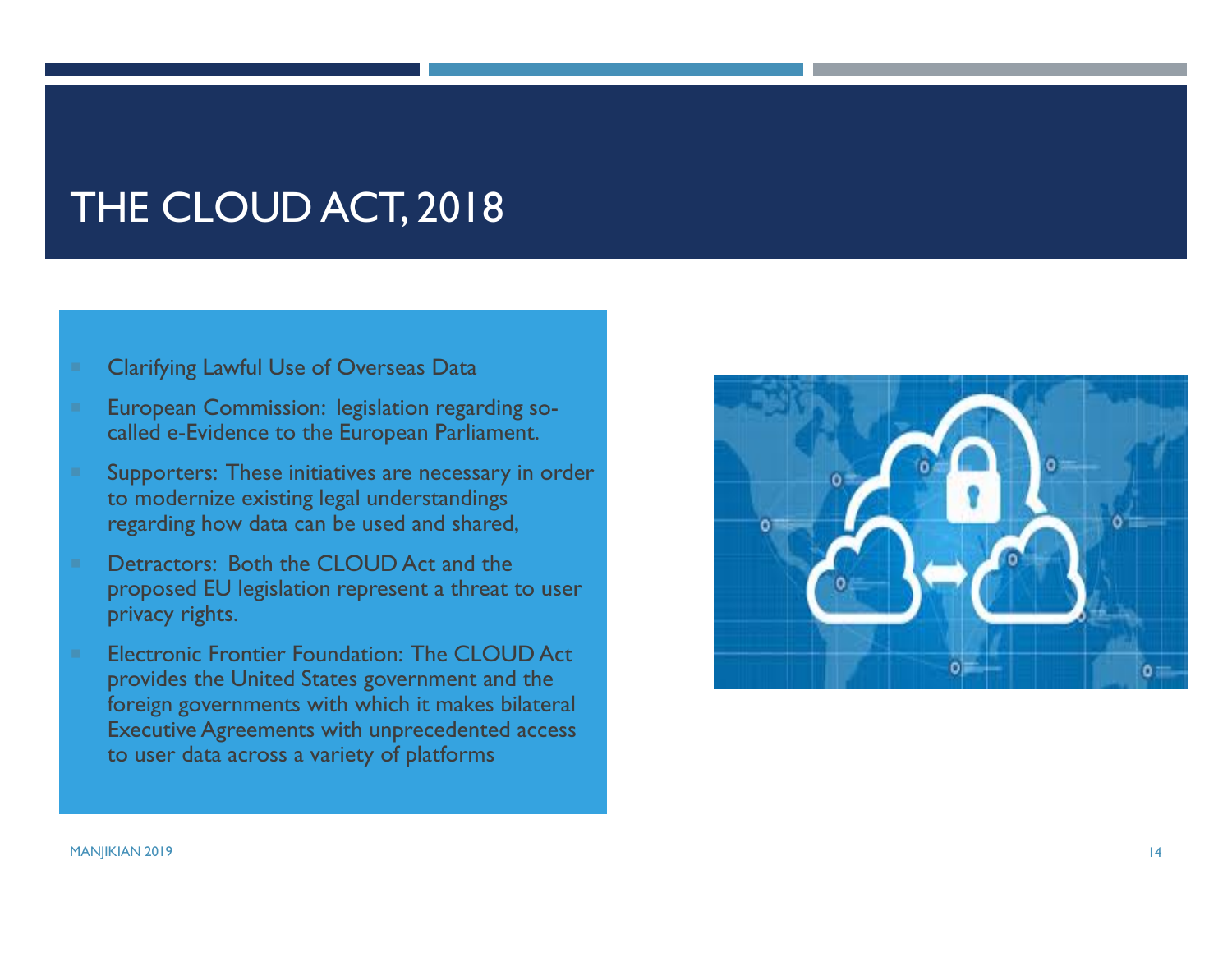#### LEGAL CHALLENGES IN CLOUD COMPUTING

- п Unique challenge to policymakers today largely because of how quickly the technology has developed
- ш The development of mechanisms to govern, regulate and harmonize state approaches to these issues have lagged behind the technological developments themselves.